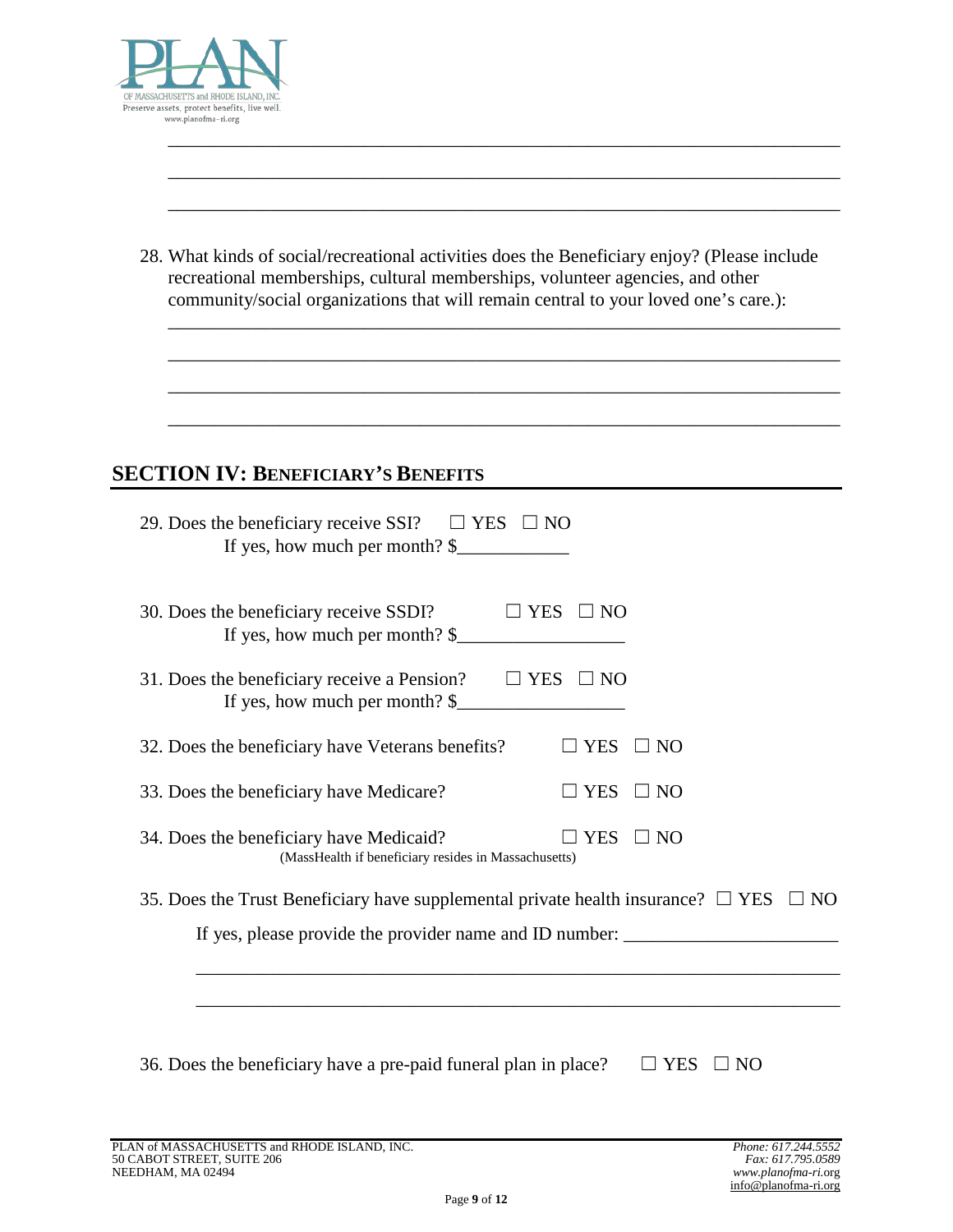If yes, please provide the name and address of the funeral home:

\_\_\_\_\_\_\_\_\_\_\_\_\_\_\_\_\_\_\_\_\_\_\_\_\_\_\_\_\_\_\_\_\_\_\_\_\_\_\_\_\_\_\_\_\_\_\_\_\_\_\_\_\_\_\_\_\_\_\_\_\_\_\_\_\_\_

\_\_\_\_\_\_*\_\_\_\_\_\_\_\_\_\_\_\_\_\_\_\_\_\_\_\_\_\_\_\_\_\_\_\_\_\_\_\_\_\_\_\_\_\_\_\_\_\_\_\_\_\_\_\_\_\_\_\_\_\_\_\_\_\_\_\_*

*\_\_\_\_\_\_\_\_\_\_\_\_\_\_\_\_\_\_\_\_\_\_\_\_\_\_\_\_\_\_\_\_\_\_\_\_\_\_\_\_\_\_\_\_\_\_\_\_\_\_\_\_\_\_\_\_\_\_\_\_\_\_\_\_\_\_*

## **SECTION V: SOCIAL SERVICE AGENCIES PROVIDING SERVICES TO THE TRUST BENEFICIARY (E.G. CASE MANAGEMENT SERVICES, COMPANIONS, PCA, HOMEMAKER)**

| Contact Person: |
|-----------------|
|                 |
|                 |

## **SECTION VI: LEGAL/FINANCIAL ADVISORS**

| 40. Does the Trust Beneficiary have his or her own attorney? $\square$ YES $\square$ NO<br>If yes: |  |
|----------------------------------------------------------------------------------------------------|--|
|                                                                                                    |  |
|                                                                                                    |  |
|                                                                                                    |  |
|                                                                                                    |  |
|                                                                                                    |  |
|                                                                                                    |  |

 $P(A \leq 1)$  **Phone:** 617.244.5552<br> **Phone:** 617.795.0589  $\&$  \$ % 2 7 6 7 5 ( $(7 \t 6 \t 8 \t 7)$  ( $1$  ( $' +$  \$ 0  $\int_{0}^{\infty}$   $\int_{0}^{\infty}$   $\int_{0}^{\infty}$   $\int_{0}^{\infty}$   $\int_{0}^{\infty}$   $\int_{0}^{\infty}$   $\int_{0}^{\infty}$   $\int_{0}^{\infty}$   $\int_{0}^{\infty}$   $\int_{0}^{\infty}$   $\int_{0}^{\infty}$   $\int_{0}^{\infty}$   $\int_{0}^{\infty}$ : \$7(50\$1675((768,7(48) 3529,  $\frac{\mu_1(\sqrt{3})}{\mu_1(\sqrt{3})^2}$  5, *www.planofma-ri.*org info@planofma-ri.org Page **10** of **12**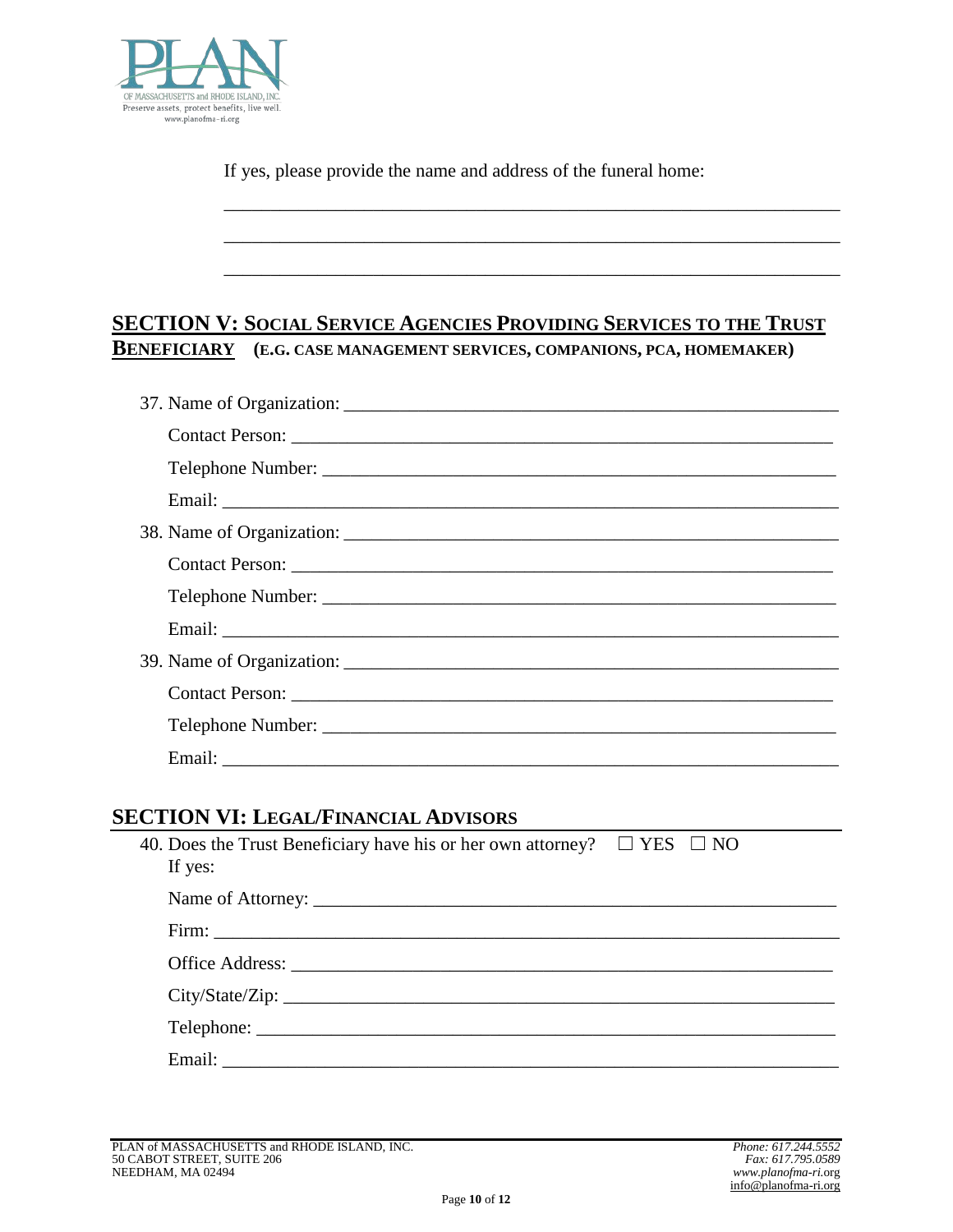

| 41. Does the Trust Beneficiary have a Guardian?<br>If yes:                                  | $\sqcup$ YES $\sqcup$ NO |
|---------------------------------------------------------------------------------------------|--------------------------|
|                                                                                             |                          |
|                                                                                             |                          |
| City/State/Zip:                                                                             |                          |
|                                                                                             |                          |
|                                                                                             |                          |
| 42. Does the Trust Beneficiary have a Conservator?<br>If yes:                               | $\Box$ YES $\Box$ NO     |
|                                                                                             |                          |
|                                                                                             |                          |
| City/State/Zip:                                                                             |                          |
|                                                                                             |                          |
|                                                                                             |                          |
| 43. Does the Trust Beneficiary have a Representative Payee? $\Box$ YES $\Box$ NO<br>If yes: |                          |
|                                                                                             |                          |
|                                                                                             |                          |
|                                                                                             |                          |
|                                                                                             |                          |
|                                                                                             |                          |
| . .                                                                                         |                          |

## **SECTION VII: WISH LIST**

44. What are your wishes for the Trust Beneficiary for the near and distant future?

\_\_\_\_\_\_\_\_\_\_\_\_\_\_\_\_\_\_\_\_\_\_\_\_\_\_\_\_\_\_\_\_\_\_\_\_\_\_\_\_\_\_\_\_\_\_\_\_\_\_\_\_\_\_\_\_\_\_\_\_\_\_\_\_\_\_\_\_\_\_\_\_

\_\_\_\_\_\_\_\_\_\_\_\_\_\_\_\_\_\_\_\_\_\_\_\_\_\_\_\_\_\_\_\_\_\_\_\_\_\_\_\_\_\_\_\_\_\_\_\_\_\_\_\_\_\_\_\_\_\_\_\_\_\_\_\_\_\_\_\_\_\_\_\_

\_\_\_\_\_\_\_\_\_\_\_\_\_\_\_\_\_\_\_\_\_\_\_\_\_\_\_\_\_\_\_\_\_\_\_\_\_\_\_\_\_\_\_\_\_\_\_\_\_\_\_\_\_\_\_\_\_\_\_\_\_\_\_\_\_\_\_\_\_\_\_\_

\_\_\_\_\_\_\_\_\_\_\_\_\_\_\_\_\_\_\_\_\_\_\_\_\_\_\_\_\_\_\_\_\_\_\_\_\_\_\_\_\_\_\_\_\_\_\_\_\_\_\_\_\_\_\_\_\_\_\_\_\_\_\_\_\_\_\_\_\_\_\_\_

\_\_\_\_\_\_\_\_\_\_\_\_\_\_\_\_\_\_\_\_\_\_\_\_\_\_\_\_\_\_\_\_\_\_\_\_\_\_\_\_\_\_\_\_\_\_\_\_\_\_\_\_\_\_\_\_\_\_\_\_\_\_\_\_\_\_\_\_\_\_\_\_

PLAN of MASSACHUSETTS and RHODE ISLAND, INC.